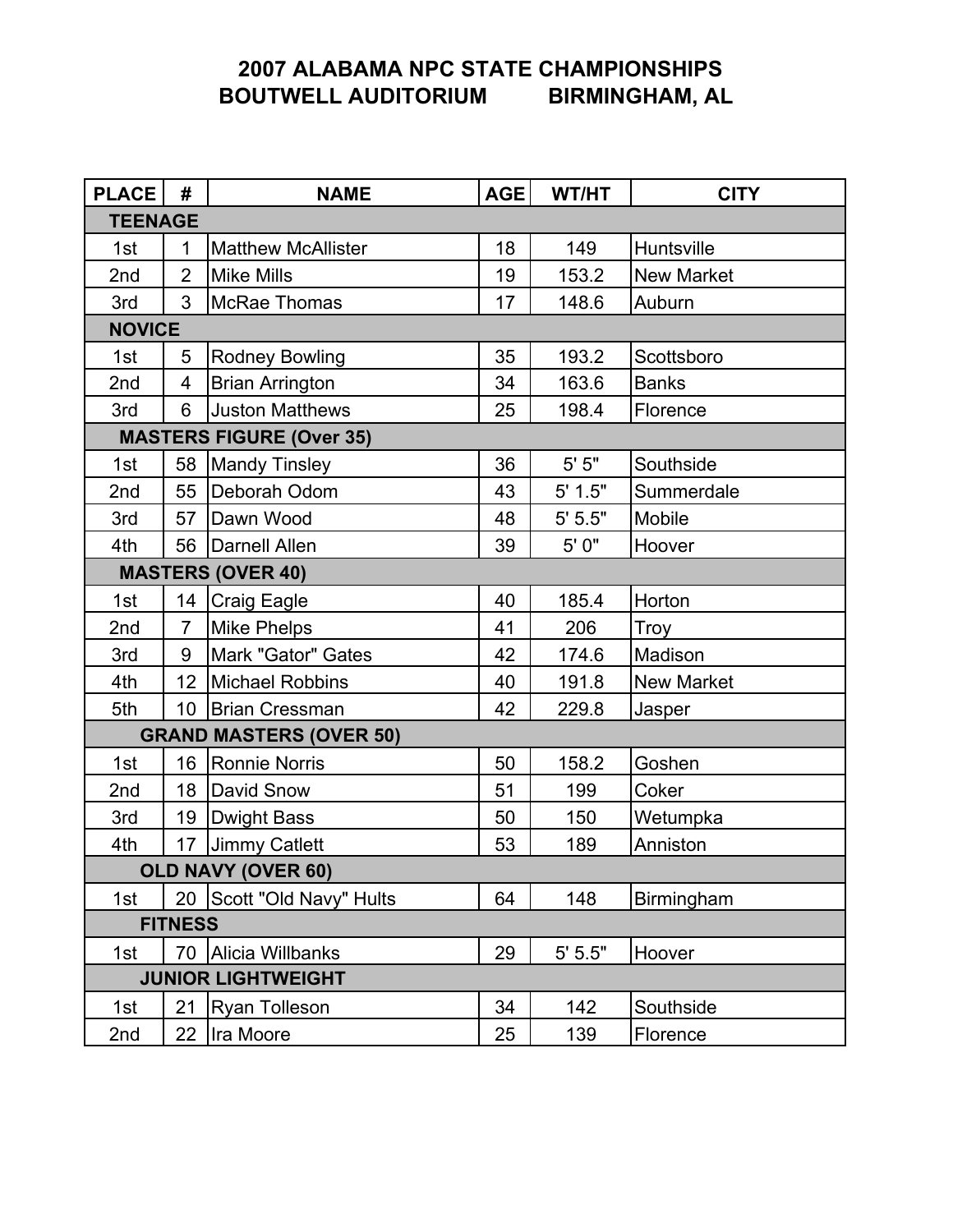# 2007 ALABAMA NPC STATE CHAMPIONSHIPS<br>OUTWELL AUDITORIUM BIRMINGHAM, AL BOUTWELL AUDITORIUM

| <b>JUNIOR MIDDLEWEIGHT</b>    |                 |                                 |    |          |                        |
|-------------------------------|-----------------|---------------------------------|----|----------|------------------------|
| 1st                           | 4               | <b>Brian Arrington</b>          | 34 | 163.6    | <b>Banks</b>           |
| 2nd                           |                 | 23 Carl Hill                    | 39 | 173      | Tuscaloosa             |
| 3rd                           |                 | 26   Matthew Heath              | 26 | 175.6    | Pelham                 |
| 4th                           |                 | 24 Jeremy Gardner               | 32 | 168.6    | <b>Owens Cross Rds</b> |
| 5th                           |                 | 16 Ronnie Norris                | 50 | 158.2    | Goshen                 |
|                               |                 | <b>JUNIOR LIGHT HEAVYWEIGHT</b> |    |          |                        |
| 1st                           | 5               | <b>Rodney Bowling</b>           | 35 | 193.2    | <b>Scottsboro</b>      |
| 2nd                           | 28              | <b>Shannon Clark</b>            | 31 | 191      | Woodville              |
| 3rd                           |                 | 29 Adam Helms                   | 22 | 181.4    | Troy                   |
| 4th                           |                 | 27 Chris Waid                   | 33 | 187.2    | Vestavia               |
| 5th                           |                 | 30   Michael Bridges            | 22 | 188.8    | <b>Troy</b>            |
|                               |                 | <b>JUNIOR HEAVYWEIGHT</b>       |    |          |                        |
| 1st                           | 31              | <b>Tim Smith</b>                | 34 | 201.2    | Hollypond              |
| 2nd                           | 15 <sub>1</sub> | Jeffery Toney                   | 47 | 218      | Huntsville             |
| 3rd                           | 11              | <b>Derek Crane</b>              | 43 | 215.4    | Warrior                |
| 4th                           | 6               | <b>Juston Matthews</b>          | 25 | 198.4    | Florence               |
| 5th                           |                 | 32 Warren Hudgins               | 31 | 201      | Reform                 |
|                               |                 | <b>OPEN WOMEN LIGHTWEIGHT</b>   |    |          |                        |
| 1st                           |                 | 34 Connie Gardner               | 55 | 97.6     | Cullman                |
| 2nd                           |                 | 33 Patsy Norris                 | 33 | 100      | Goshen                 |
| <b>OPEN WOMEN LIGHTWEIGHT</b> |                 |                                 |    |          |                        |
| 1st                           |                 | 35 Sabrina Gaddy-Washington     | 42 | 131.4    | <b>Birmingham</b>      |
| <b>OPEN WOMEN LIGHTWEIGHT</b> |                 |                                 |    |          |                        |
| 1st                           |                 | 36   Kim Bergman                | 42 | 162.6    | Scottsboro             |
| <b>FIGURE A</b>               |                 |                                 |    |          |                        |
| 1st                           | 55              | Deborah Odom                    | 43 | 5' 1.5"  | Summerdale             |
| 2nd                           | 59              | Nicole Heath                    | 29 | 5'2"     | Pelham                 |
| 3rd                           | 56              | Darnell Allen                   | 39 | 5'0''    | Hoover                 |
| <b>FIGURE B</b>               |                 |                                 |    |          |                        |
| 1st                           | 60              | Sylvia Smith                    | 31 | 5'3"     | Huntsville             |
| 2nd                           | 61              | <b>Ginger Smith</b>             | 21 | 5' 3.25" | Gardendale             |
| <b>FIGURE C</b>               |                 |                                 |    |          |                        |
| 1st                           | 58              | <b>Mandy Tinsley</b>            | 36 | 5'5''    | <b>Southside</b>       |
| 2nd                           | 63              | Kerri Sapp                      | 33 | 5' 5.5"  | Jasper                 |
| 3rd                           | 57              | Dawn Wood                       | 48 | 5' 5.5"  | Mobile                 |
| 4th                           | 62              | Kristi Pugh                     | 30 | $5' 5"$  | Tuscaloosa             |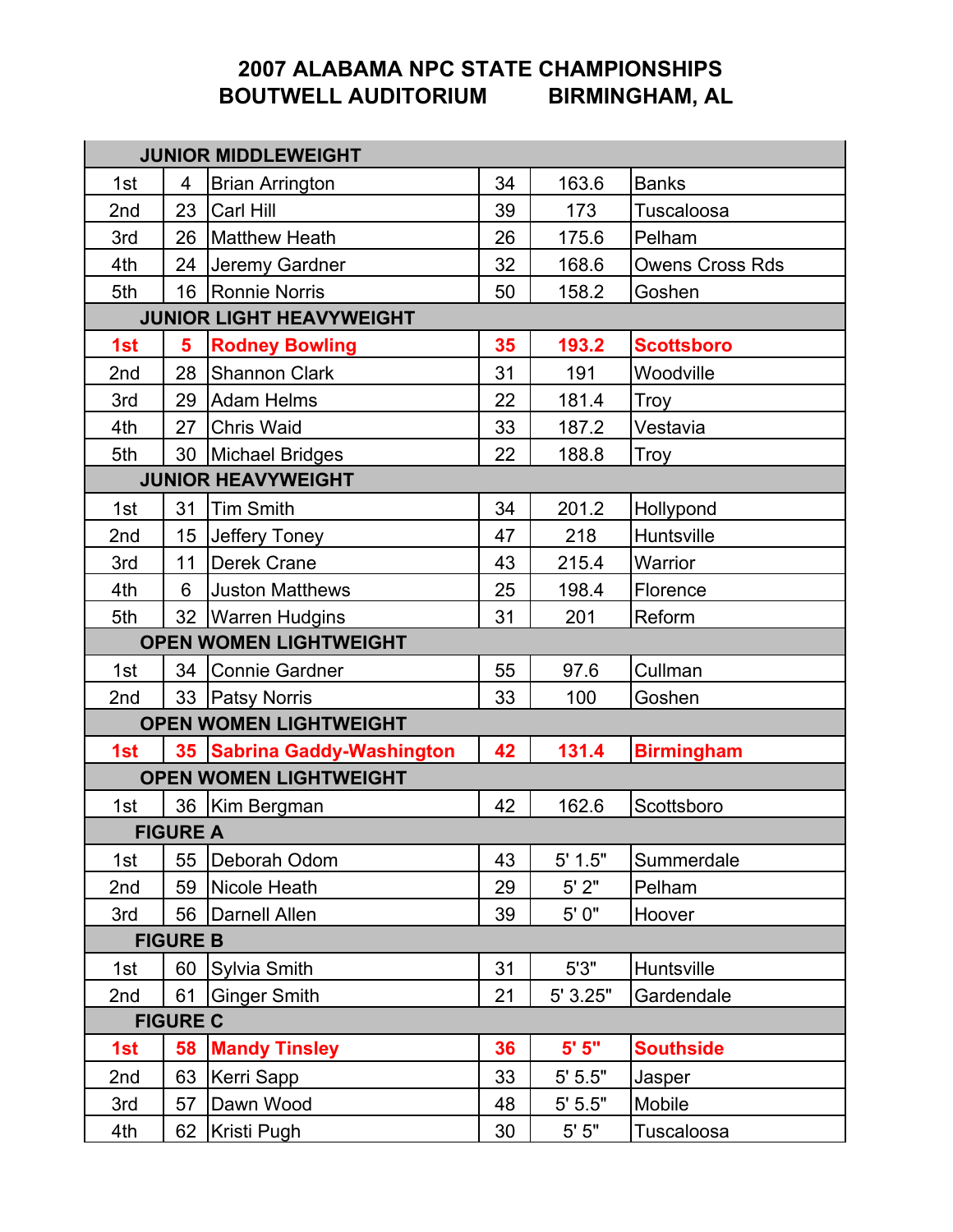# 2007 ALABAMA NPC STATE CHAMPIONSHIPS<br>OUTWELL AUDITORIUM BIRMINGHAM, AL BOUTWELL AUDITORIUM

| 5th                           |                 | 64 Leah Smith                | 25 | 5' 4.5" | Florence               |
|-------------------------------|-----------------|------------------------------|----|---------|------------------------|
| <b>FIGURE D</b>               |                 |                              |    |         |                        |
| 1st                           | 68              | Michelle Hannah              | 29 | 5' 8"   | Hayden                 |
| 2nd                           | 69              | Rebecca Lambert              | 31 | 5' 6.5" | Birmingham             |
| 3rd                           | 67              | Karla Bunge                  | 29 | 5'7.5"  | <b>Owens Cross Rds</b> |
| 4th                           | 65              | Victoria Hamm                | 25 | $5' 8"$ | Eufaula                |
| 5th                           |                 | 66   Anna-Marie Moorer       | 25 | 5' 8.5" | Anniston               |
| <b>OPEN MEN BANTAMWEIGHT</b>  |                 |                              |    |         |                        |
| 1st                           |                 | 37   Tom Silavanh            |    | 137     | Opelika                |
| <b>OPEN MEN LIGHTWEIGHT</b>   |                 |                              |    |         |                        |
| 1st                           | 38              | <b>Timothy Holder</b>        | 49 | 151.4   | Birmingham             |
| 2nd                           | 8               | John Rossman                 | 40 | 151     | Birmingham             |
| 3rd                           | 2               | <b>Mike Mills</b>            | 19 | 153.2   | <b>New Market</b>      |
| 4th                           |                 | 20   Scott "Old Navy" Hults  | 64 | 148     | Birmingham             |
|                               |                 | <b>OPEN MEN MIDDLEWEIGHT</b> |    |         |                        |
| 1st                           |                 | 40 Justin Swinney            | 23 | 172.2   | Florence               |
| 2nd                           | 9               | Mark "Gator" Gates           | 42 | 174.6   | Madison                |
| 3rd                           | 39              | <b>Ronald Taylor</b>         | 26 | 169.4   | Huntsville             |
| 4th                           | 42              | Stephen Lambert              | 31 | 166.4   | Birmingham             |
| 5th                           | 41              | <b>Curtis Sistrunk</b>       | 29 | 176     | Opelika                |
|                               |                 | OPEN MEN LIGHT HEAVYWEIGHT   |    |         |                        |
| 1st                           |                 | <b>48 Mike Brown</b>         | 48 | 197.6   | <b>Hoover</b>          |
| 2nd                           |                 | 46 Michael Bailey            | 32 | 193.4   | <b>Phenix City</b>     |
| 3rd                           | 14              | <b>Craig Eagle</b>           | 40 | 185.4   | Horton                 |
| 4th                           | 49              | Robert McAdory               | 37 | 184     | Huntsville             |
| 5th                           |                 | 45 Stephen Moat              | 38 | 189.8   | Southside              |
| <b>OPEN HEAVYWEIGHT</b>       |                 |                              |    |         |                        |
| 1st                           | $\overline{7}$  | Mike Phelps                  | 41 | 206     | Troy                   |
| 2nd                           |                 | 50   Isaac Robinson          | 28 | 212.2   | Harpersville           |
| 3rd                           |                 | 52 Derrick Autry             | 28 | 216.6   | Anniston               |
| 4th                           |                 | 18 David Snow                | 51 | 199     | Coker                  |
| 5th                           |                 | 51 Melvin Jones              | 33 | 200.2   | Tuscaloosa             |
| <b>OPEN SUPER HEAVYWEIGHT</b> |                 |                              |    |         |                        |
| 1st                           | 10 <sup>°</sup> | Brian Cressman               | 42 | 229.8   | Jasper                 |
| 2nd                           | 54              | Matthew Jacobs               | 24 | 232     | Florence               |
| 3rd                           | 53              | <b>Matt Goolsby</b>          | 31 | 226     | Tuscaloosa             |